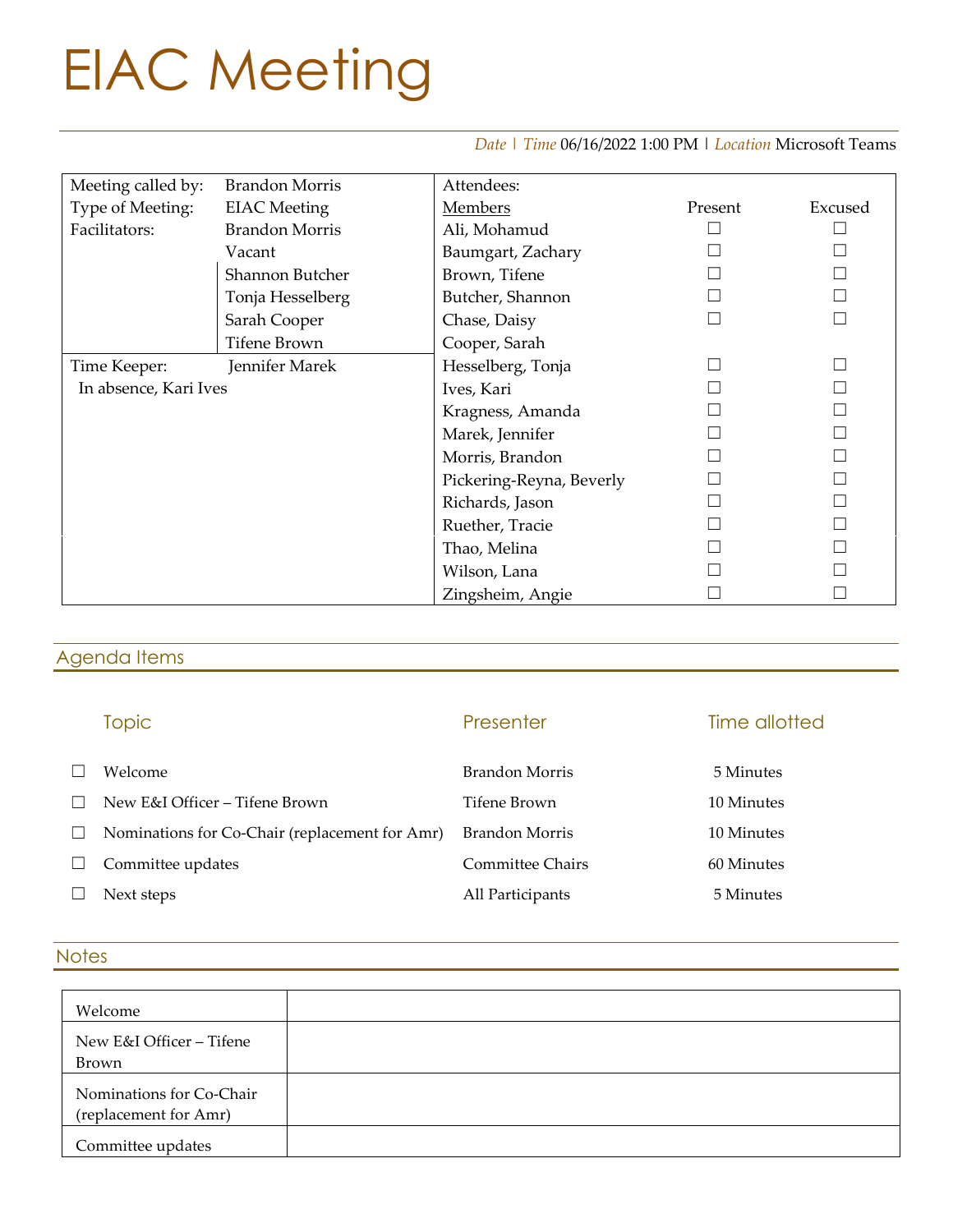| Next.<br>steps |  |
|----------------|--|
|                |  |